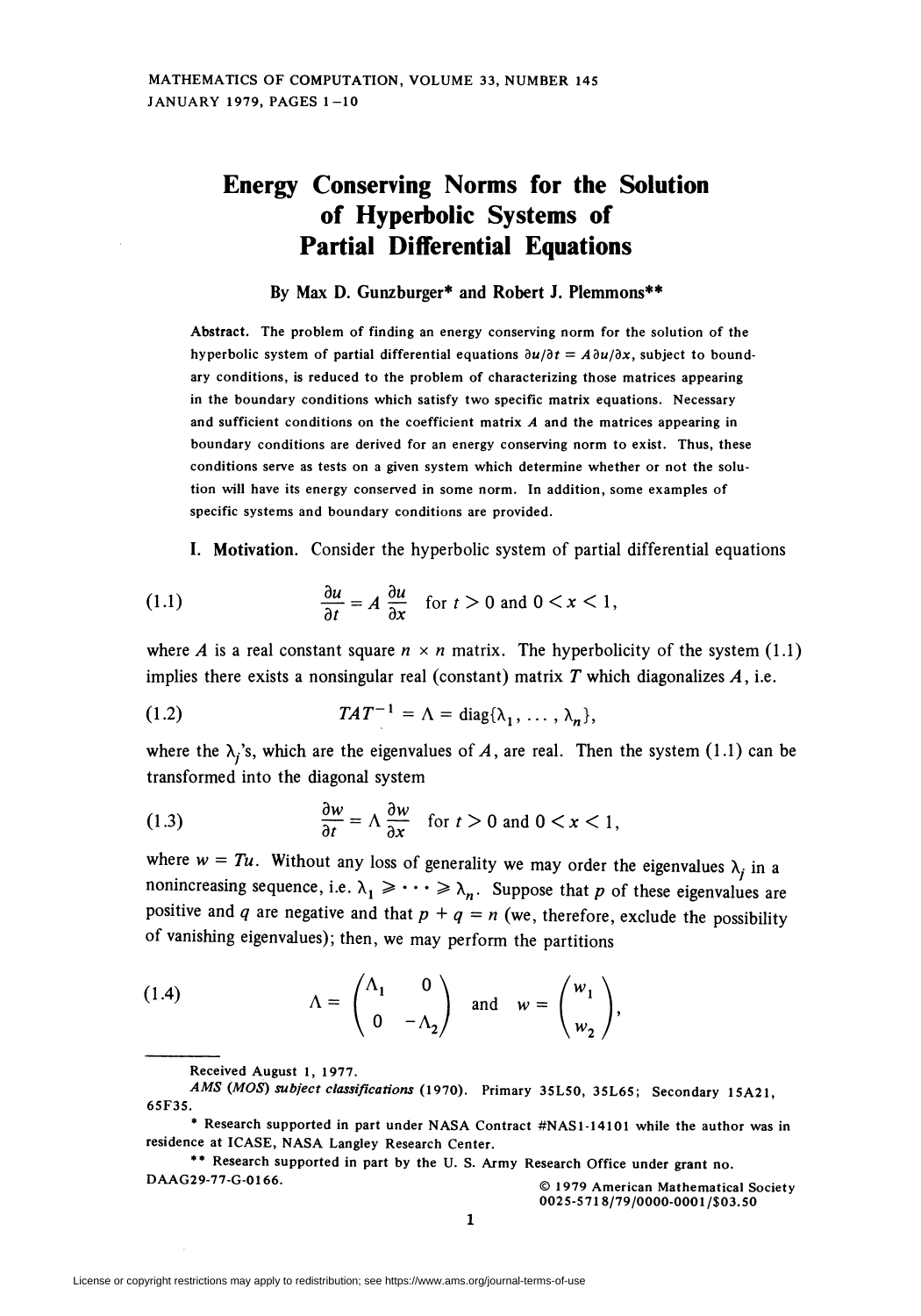where  $\Lambda_1$  and  $\Lambda_2$  are positive  $p \times p$  and  $q \times q$  diagonal matrices, respectively, and  $w_1$ and  $w_2$  are p and q vectors, respectively. Well-posed linear homogeneous boundary conditions for the systems  $(1.1)$  or  $(1.3)$  can always be written in the form (see Kreiss and Öliger [5])

(1.5) 
$$
w_2(t, 0) = S_2 w_1(t, 0) \text{ and } w_1(t, 1) = S_1 w_2(t, 1),
$$

where  $S_1$  and  $S_2$  are  $p \times q$  and  $q \times p$  matrices, respectively.

Given a symmetric positive definite matrix  $E$ , the  $E$ -energy is defined to be

(1.6) 
$$
E(t) = \frac{1}{2} \int_0^1 (u^t E u) dx.
$$

The availability of a priori estimates for  $E$  is important in the analysis of both analytical and numerical solutions of the system  $(1.1)$ , e.g. see Gunzburger [3]. If u is a solution of the system (1.1), then

(1.7) 
$$
\frac{dE}{dt} = \frac{1}{2} \int_0^1 (u_x^t A^t E u + u^t E A u_x) dx.
$$

In order to make the integrand in  $(1.7)$  an exact differential, we require that E symmetrizes A, i.e.

$$
(1.8) \t\t\t EA = At L
$$

so that

(1.9) 
$$
\frac{dE}{dt} = \frac{1}{2} \left[ u^t(t, 1) E A u(t, 1) - u^t(t, 0) E A u(t, 0) \right].
$$

The existence of a positive definite symmetrizer  $E$  for a matrix  $A$  has been established by Taussky  $[6]$  for exactly those matrices A for which the system  $(1.1)$  is hyperbolic i.e., those matrices A similar to a real symmetric matrix. Then combining  $(1.2)$  and (1.8) yields

(1.10) 
$$
(T^{t})^{-1}ET^{-1}\Lambda = \Lambda(T^{t})^{-1}ET^{-1},
$$

so that  $(T^{t})^{-1}ET^{-1}$  commutes with a diagonal matrix. If the eigenvalues  $\lambda_j$  of A are distinct (the case of repeated eigenvalues is considered later), this implies that

$$
(1.11) \t\t\t\t E = TtDT,
$$

where  $D$  is a positive diagonal matrix. Equation (1.11) relates the symmetrizing matrix E to the diagonalizing matrix T. Substitution of  $(1.11)$  into  $(1.6)$  yields

$$
E(t)=\frac{1}{2}\int_0^1(w^tDw)dx;
$$

and if we partition D as  $\Lambda$  was in (1.4), i.e.

$$
D = \begin{pmatrix} D_1 & 0 \\ 0 & D_2 \end{pmatrix},
$$

(1.2), (1.4), (1.5), (1.9) and (1.11) yield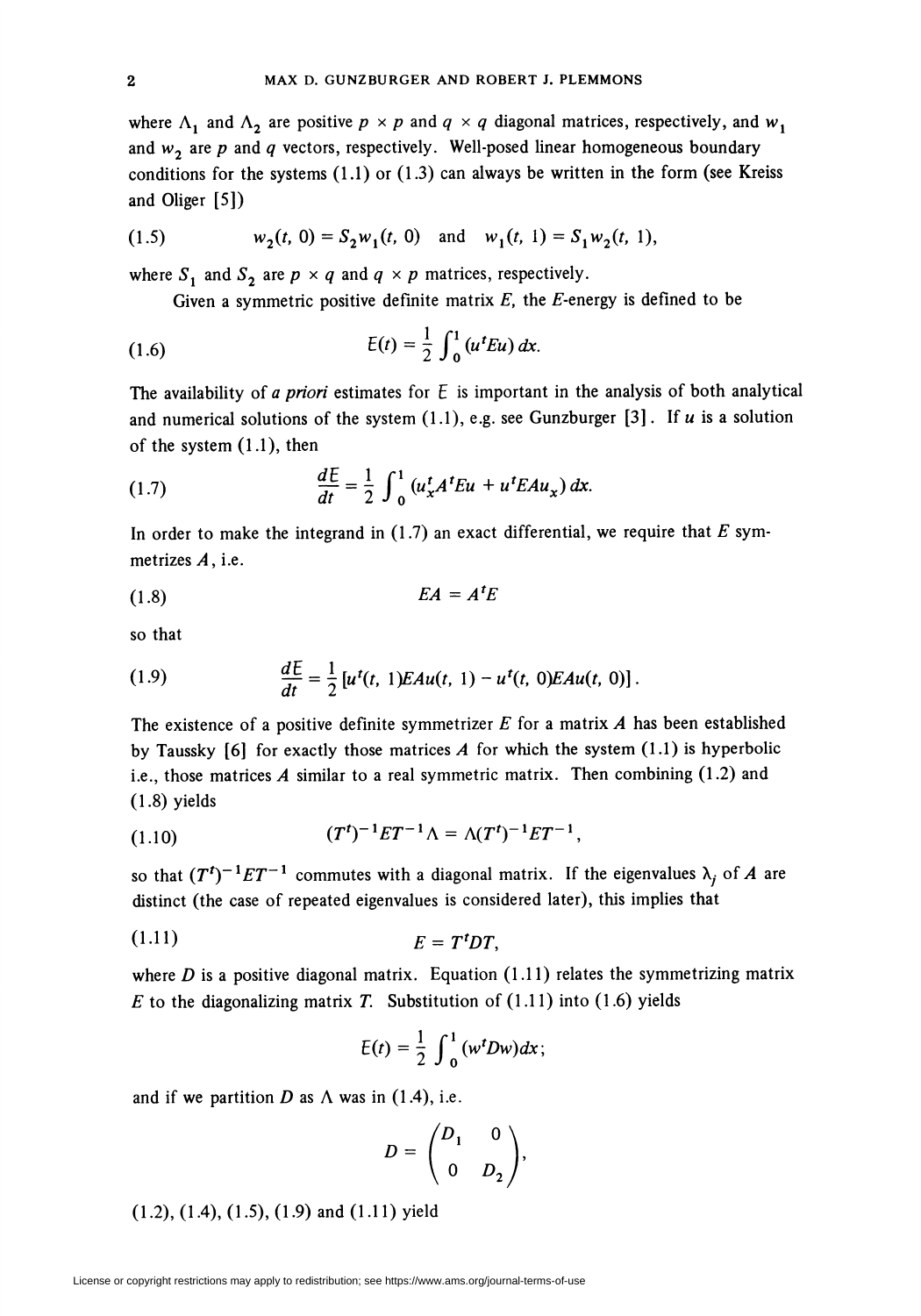(1.12) 
$$
dE/dt = \frac{1}{2} \{ w_2^t(t, 1) [S_1^t D_1 \Lambda_1 S_1 - D_2 \Lambda_2] w_2(t, 1) + w_1^t(t, 0) [S_2^t D_2 \Lambda_2 S_2 - D_1 \Lambda_1] w_1(t, 0) ] \}.
$$

The purpose of this work is to determine what conditions the matrices  $A, S<sub>1</sub>$  and  $S_2$  must satisfy in order that a matrix E, or equivalently D, exists such that the Eenergy is conserved, i.e.

$$
(1.13) \t dE/dt = 0,
$$

for arbitrary initial conditions, or equivalently, for arbitrary values of  $w_1(t, 0)$  and  $w_2(t, 1)$ . Then comparison of (1.12) and (1.13) yields that in order for the E-energy to be conserved, we must have

(1.14) 
$$
S_1^t D_1 \Lambda_1 S_1 - D_2 \Lambda_2 = 0
$$
 and  $S_2^t D_2 \Lambda_2 S_2 - D_1 \Lambda_1 = 0$ .

Clearly, these conditions are also sufficient.

We collect the main results of this section in the following lemmas:

LEMMA 1. Let A have distinct real eigenvalues and have the decomposition  $(1.2)$ . Then E symmetrizes A if and only if  $(1.11)$  holds for some positive diagonal matrix D.

LEMMA 2. If E symmetrizes A and if the E-energy is defined by  $(1.6)$ , then the E-energy of the system  $(1.1)$  subject to the boundary conditions  $(1.5)$  is conserved if and only if  $(1.14)$  holds.

II. Characterizations of Coefficient and Boundary Matrices. Since  $D_1, D_2, \Lambda_1$ and  $\Lambda_2$  are all positive diagonal matrices, we may define the positive diagonal matrices  $B_1^2$  and  $B_2^2$  by

(2.1) 
$$
B_1^2 = D_1 \Lambda_1 \text{ and } B_2^2 = D_2 \Lambda_2.
$$

Substituting into (1.14) yields

(2.2) 
$$
S_1^t B_1^2 S_1 = B_2^2
$$
 and  $S_2^t B_2^2 S_2 = B_1^2$ 

as necessary and sufficient conditions for the conservation of  $E$ -energy.

In order to characterize A,  $S_1$  and  $S_2$  we shall make use of the following lemma: LEMMA 3. Let U and V be  $p \times q$  and  $q \times p$  matrices, respectively, and suppose  $U^tFU = G$  and  $V^tGV = F$ , where F and G are nonsingular. Then,  $p = q$  and U and V are nonsingular.

**Proof.** First, note that G is  $q \times q$  and F is  $p \times p$ . Since the rank of the product of matrices is less than or equal to the rank of each factor, from  $U^t F U = G$  it follows that rank  $U = q$  and  $q \leq p$ ; and from  $V^{\dagger} G V = F$  it follows that rank  $V = p$  and  $p \leq q$ . Therefore  $p = q$  and U and V are nonsingular.  $\Box$ 

We begin the characterization of A,  $S_1$  and  $S_2$  by:

THEOREM 1. If  $S_1$  and  $S_2$  satisfy (1.14), or equivalently (2.2), then they are square of the same size and nonsingular. As a result, if A has distinct real eigenvalues, then necessary conditions for the conservation of the E-energy (where E symmetrizes A) of the solution  $u(x, t)$  to  $(1.1)$  and  $(1.5)$  are: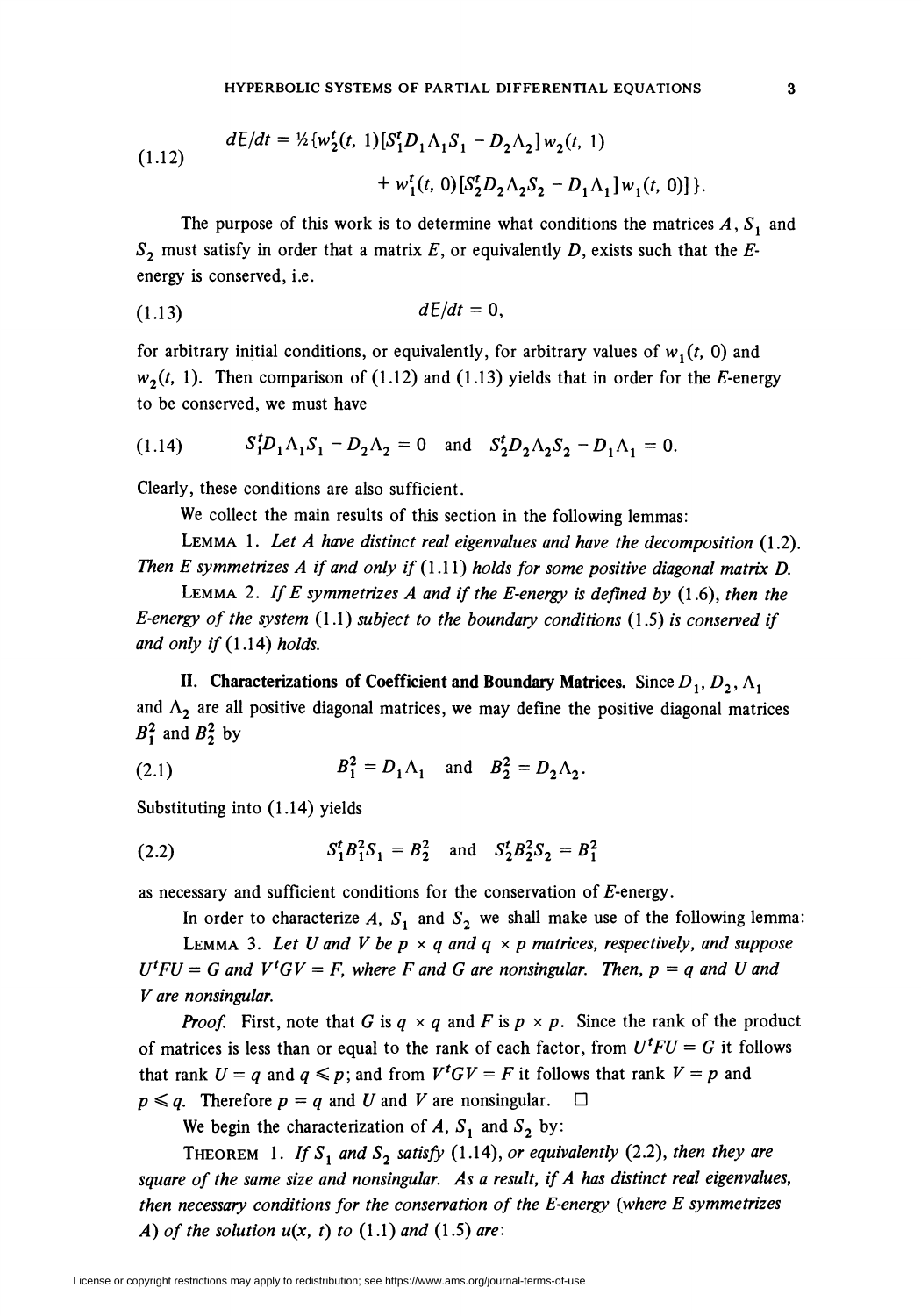(1) A must have an even order n and the same number of positive and negative eigenvalues; and

(2) The boundary condition matrices in  $(1.5)$  must be square of order n/2 and nonsingular.

*Proof.* This theorem is an immediate consequence of Lemmas 1, 2, and 3, and the nonsingularity of  $B_1^2$  and  $B_2^2$ .  $\Box$ 

Now that the necessity of  $S_1$  and  $S_2$  being nonsingular is established, definite conditions on  $S_1$  and  $S_2$  such that the E-energy is conserved are given in:

THEOREM 2. Let  $A$  have distinct real eigenvalues. Then the E-energy (where  $E$ symmetrizes A) of the solution  $u(x, t)$  to (1.1) and (1.5) is conserved if and only if  $S_1$  and  $S_2^{-1}$  can be simultaneously positive diagonally scaled to orthogonal matrices, that is, there exist positive diagonal matrices  $C_1$  and  $C_2$  such that  $C_1S_1C_2$  and  $C_1S_2^{-1}C_2$  are orthogonal matrices.

**Proof.** Necessary and sufficient conditions for the conservation of  $E$ -energy are that  $(2.2)$  holds. Clearly,  $(2.2)$  may be written as

$$
(B_1S_1B_2^{-1})^t(B_1S_1B_2^{-1}) = I
$$
 and  $(B_1S_2^{-1}B_2^{-1})^t(B_1S_2^{-1}B_2^{-1}) = I$ .

Then the choice

$$
C_1 = B_1 = (D_1 \Lambda_1)^{\frac{1}{2}}
$$
 and  $C_2 = B_2^{-1} = (D_2 \Lambda_2)^{-\frac{1}{2}}$ 

yields that  $C_1S_1C_2$  and  $C_1S_2^{-1}C_2$  are orthogonal matrices.

On the other hand, suppose that positive diagonal matrices  $C_1$  and  $C_2$  exist such that  $C_1S_1C_2$  and  $C_1S_2^{-1}C_2$  are orthogonal matrices. Then the choice

(2.3) 
$$
D_1 = C_1^2 \Lambda_1^{-1} \text{ and } D_2 = C_2^{-2} \Lambda_2^{-1}
$$

will yield (2.2) and, therefore, the E-energy will be conserved.  $\Box$ 

We summarize the above results in the following characterizations:

COROLLARY 2.1. Let the coefficient matrix A of the hyperbolic system  $(1.1)$ have nonvanishing distinct real eigenvalues. Further, let A have an equal number of positive and negative eigenvalues. Then, the E-energy of the solution  $u(x, t)$  of  $(1.1)$ and (1.5) is conserved if and only if the matrices  $S_1$  and  $S_2$  appearing in (1.5) belong to the class of nonsingular matrices for which  $S_1$  and  $S_2^{-1}$  can be simultaneously positive diagonally scaled to orthogonal matrices.

COROLLARY 2.2. Let the matrices  $S_1$  and  $S_2$  which appear in the boundary conditions (1.5) be square, nonsingular, and have the property that  $S_1$  and  $S_2^{-1}$  can be simultaneously positive diagonally scaled to orthogonal matrices. Then the E-energy of the solution  $u(x, t)$  of (1.1) and (1.5) is conserved for any coefficient matrix A with nonvanishing real eigenvalues which has an equal number of positive and negative eigenvalues.

Proofs. The first corollary is a restatement of Theorems 1 and 2. The second corollary is a consequence of (2.3) from which, given the scalings  $C_1$  and  $C_2$ , the positive diagonal matrices  $\Lambda_1$  and  $\Lambda_2$  may be chosen arbitrarily due to the arbitrariness of  $D_1$  and  $D_2$ . Then, choosing arbitrary nonsingular matrices T, we may, by the use of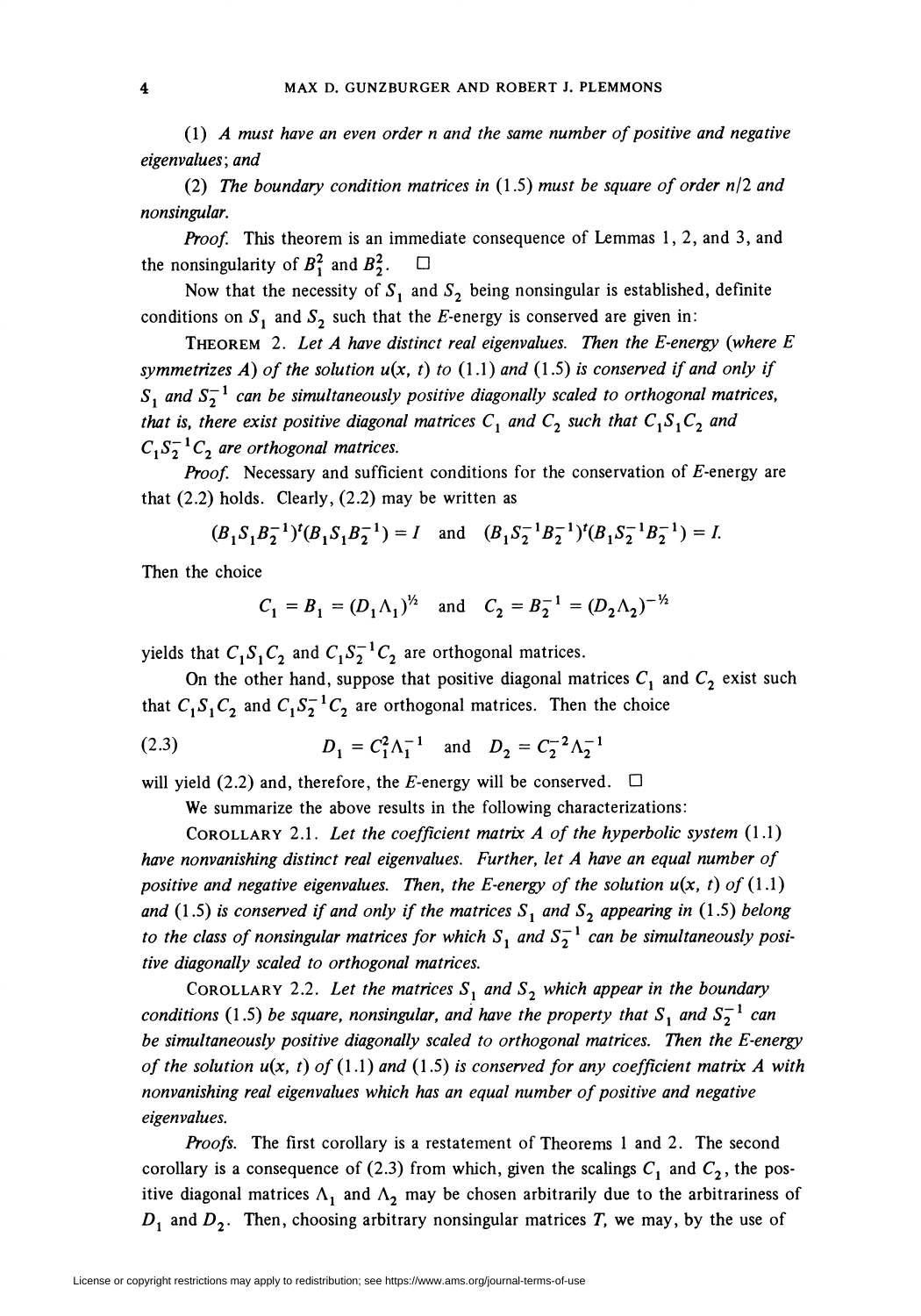(1.2) and (1.4), construct any matrix  $A$  having the properties noted in the corollary. □

Remark. The matrix A constructed by the process described in the proof of Corollary (2.2) need not have distinct eigenvalues since the positive diagonal matrices  $\Lambda_1$  and  $\Lambda_2$  can be arbitrarily chosen.  $\square$ 

A final consequence of the results obtained above is the following construction:

COROLLARY 2.3. Given the matrices A,  $S_1$  and  $S_2$  with the necessary properties for the conservation of E-energy (these properties are given in the hypotheses of the preceding corollaries) and given the positive diagonal matrices  $C_1$  and  $C_2$  which simultaneously scale  $S_1$  and  $S_2^{-1}$  to orthogonal matrices; then a matrix E for which the E-energy is conserved is given by

$$
(2.4) \t\t\t\t E = Tt \begin{pmatrix} D_1 & 0 \\ 0 & D_2 \end{pmatrix} T,
$$

where  $T$  is a diagonalizing matrix for  $A$  which groups the positive and negative eigenvalues of A together in the matrix  $\Lambda$  given in (1.2) and where  $D_1$  and  $D_2$  are given by  $(2.3).$ 

Proof. The result (2.4) is an immediate consequence of Lemma 1 and Theorem 2. D

Remark. For given A,  $S_1$  and  $S_2$ , the matrix E will not be unique since the positive diagonal scalings cannot be unique and furthermore the diagonalizing matrix T is not unique.  $\Box$ 

In view of Theorem 2 and its corollaries, there is interest in investigating pairs of matrices  $S_1$  and  $S_2$  that can be scaled as in Theorem 2. Conditions on  $S_1$  and  $S_2$  such that this is possible are given in the following theorem:

THEOREM 3. Let  $S_1$  and  $S_2$  be square nonsingular matrices. Then  $C_1S_1C_2$  and  $C_1S_2^{-1}C_2$  are orthogonal matrices for positive diagonal matrices  $C_1$  and  $C_2$  if and only if

(2.5) 
$$
S_1^{-1} = C_2^2 S_1^t C_1^2 \quad and \quad S_2^{-1} = C_1^{-2} S_2^t C_2^{-2}.
$$

Moreover, in this case  $C_1S_1S_2C_1^{-1}$  and  $C_2^{-1}S_2S_1C_2$  are orthogonal matrices so that the eigenvalues of  $S_1S_2$  and  $S_2S_1$  are on the unit circle and

$$
\det(S_1) = \pm 1/\det(S_2).
$$

*Proof.* Let  $Q_1 = C_1S_1C_2$  and  $Q_2 = C_1S_2^{-1}C_2$  be orthogonal matrices. It follows that

$$
S_1^{-1} = C_2 Q_1^t C_1 = C_2 (C_2 S_1^t C_1) C_1 = C_2^2 S_1^t C_1^2
$$

and

$$
S_2^{-1} = C_1 Q_2 C_2^{-1} = (C_2 Q_2^t C_1)^{-1} = C_1^{-2} S_2^t C_2^{-2}
$$

On the other hand, suppose that (2.5) holds. Then,  $(C_1S_1C_2)^{-1} = (C_1S_1C_2)^t$  and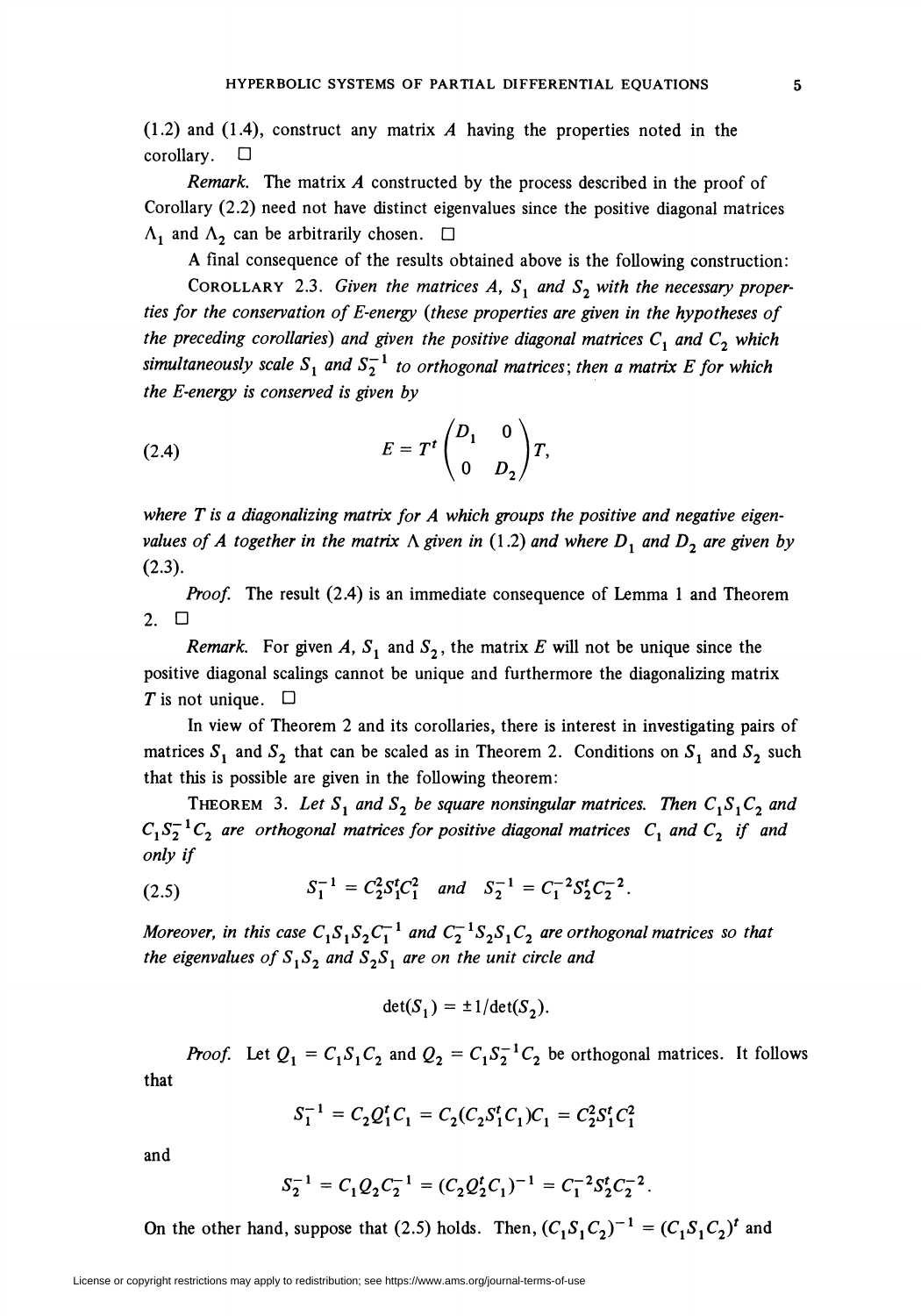$(C_1S_2^{-1}C_2)^{-1} = (C_1S_2^{-1}C_2)^t$  so that  $C_1S_1C_2$  and  $C_1S_2^{-1}C_2$  are orthogonal matrices. The remainder of the proof then follows from the identities

$$
C_1 S_1 S_2 C_1^{-1} = C_1 S_1 C_2 C_2^{-1} S_2 C_1^{-1} = Q_1 Q_2^t
$$

and

$$
C_2^{-1}S_2S_1C_2 = C_2^{-1}S_2C_1^{-1}C_1S_1C_2 = Q_2^tQ_1.
$$

Matrices  $S_1$  and  $S_2$  satisfying (2.5) with  $C_1$  an arbitrary nonsingular matrix and  $C_2 = C_1^t$  have been studied and characterized by DePrima and Johnson [2] and Fan [3]. However, we have found no studies in the literature involving pairs of matrices that can be simultaneously positive diagonally scaled to orthogonal matrices. As a result, we give below a complete resolution to the  $1 \times 1$  and  $2 \times 2$  cases. In so doing the conservation of E-energy problem is solved for the cases where A in  $(1.1)$  is of order 4 or less. (In most applications, such as acoustics, the matrix  $\vec{A}$  in (1.1) is indeed of order 4 or less.)

The case where  $S_1$  and  $S_2$  are  $1 \times 1$  is especially simple. There, if  $S_1 = (s_1)$  and  $S_2 = (s_2)$ , then  $S_1$  and  $S_2^{-1}$  can be simultaneously positive diagonally scaled to orthogonal matrices  $Q = (\pm 1)$  if and only if

(2.6) 
$$
s_1 \neq 0
$$
 and  $s_2 = \pm 1/s_1$ .

Note that with  $s_1$  and  $s_2$  satisfying (2.6), the positive diagonal matrices  $C = (c_1)$  and  $C_2 = (c_2)$  must satisfy

$$
c_1 c_2 = 1/|s_1|
$$

but are otherwise arbitrary. Choosing  $C_1$  and  $C_2$  to satisfy (2.7), the matrix E for which the  $E$ -energy is conserved can then be constructed by using (2.4).

The  $2 \times 2$  case is settled by the following theorem:

THEOREM 4. Real  $2 \times 2$  matrices  $S_1$  and  $S_2^{-1}$  can be simultaneously positive diagonally scaled to orthogonal matrices if and only if they have the representations

(2.8) 
$$
S_1 = \begin{pmatrix} ac & c \cos \theta_1 & \pm ad \cdot \sin \theta_1 \\ bc & \sin \theta_1 & \mp bd \cdot \cos \theta_1 \end{pmatrix},
$$

(2.9) 
$$
S_2 = \begin{pmatrix} \frac{\cos \theta_2}{ac} & \pm \frac{\sin \theta_2}{bc} \\ \frac{\sin \theta_2}{ad} & \mp \frac{\cos \theta_2}{bd} \end{pmatrix}
$$

for some scalars  $\theta_1$ ,  $\theta_2$ , and a, b, c,  $d > 0$ .

**Proof.** It is known (see Cullen [1, p. 103]) that every  $2 \times 2$  orthogonal matrix Q has the form

(2.10) 
$$
Q(\theta) = \begin{pmatrix} \cos \theta & \pm \sin \theta \\ \sin \theta & \mp \cos \theta \end{pmatrix}.
$$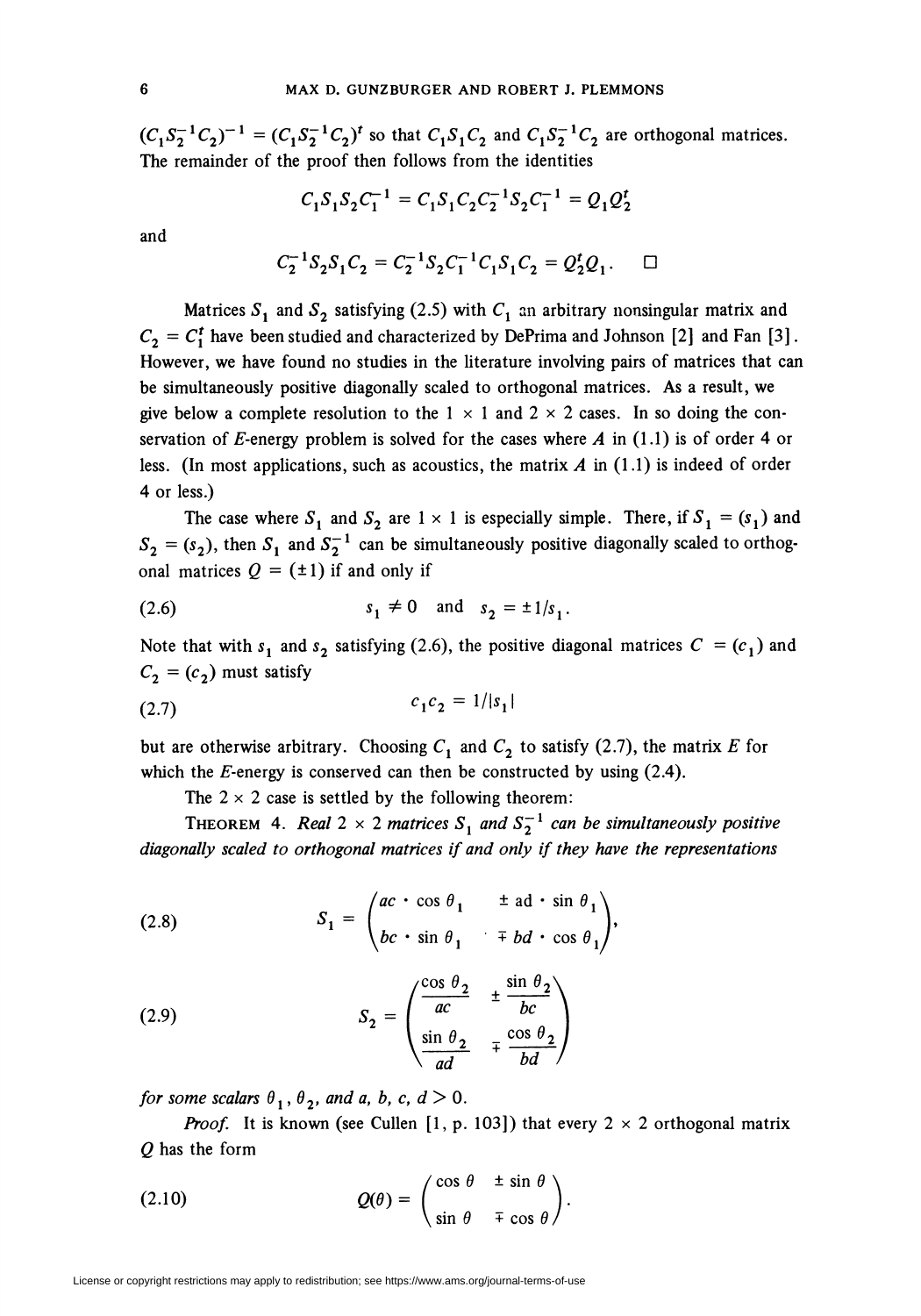Thus, for positive diagonal matrices

(2.11) 
$$
C_1^{-1} = \text{diag}\{a, b\}
$$
 and  $C_2^{-1} = \text{diag}\{c, d\}$ ,

 $S_1$  and  $S_2$  have the form

$$
S_1 = C_1^{-1} Q(\theta_1) C_2^{-1}
$$
 and  $S_2 = C_2 Q(\theta_2) C_1$ 

for some  $\theta_1$  and  $\theta_2$ . The representations (2.8) and (2.9) follow.  $\Box$ 

*Remark.* The 3  $\times$  3 case can be similarly handled since every 3  $\times$  3 orthogonal matrix has a representation in terms of two angles analogous to the  $2 \times 2$  representation  $(2.10)$ .  $\Box$ 

In the next section we present some illustrative examples. Before doing so, we briefly discuss the case of the coefficient matrix  $A$  having repeated eigenvalues. Due to the ordering of the eigenvalues of  $A$  preceding the partitioning (1.4), repeated eigenvalues are clustered together in  $\Lambda$ . Then (1.10) implies that D is a block diagonal matrix. The diagonal blocks are all to be symmetric and positive definite so that  $E$ is likewise symmetric and positive definite. The size and position of the blocks are determined in an obvious manner from the multiplicity of the eigenvalues of A. For example, if  $\Lambda = \text{diag}\{3, 2, 2, 1, -1, -1, -2\}$ , then D is allowed to have the structure



where the numbers indicate the block sizes. The lemmas, theorems and corollaries presented above are all still valid with the proviso that positive diagonal matrices are now thought of as positive definite block diagonal matrices. The validity of these results is a direct consequence of the fact that the matrices  $D$  and  $\Lambda$  continue to commute. We emphasize that the block diagonal structure exemplified by (2.12) is the most general structure that  $D$  may possess if the  $E$ -energy is to be conserved. On the other hand, in specific situations, the matrix  $D$  may be of simpler form and still the  $E$ -energy would be conserved. (See the remark following Corollary 2.2.)

III. Examples. The first example, though admittedly simple, illustrates many of the points discussed in the previous section. Let

(3.1) 
$$
A = \begin{pmatrix} \mu & 1 \\ 1 & \mu \end{pmatrix} \text{ and } u = \begin{pmatrix} u_1 \\ u_2 \end{pmatrix},
$$

where  $0 \leq \mu \leq 1$  and let the boundary conditions be given by

$$
(3.2) \t\t\t u1(t, 0) = u1(t, 1) = 0.
$$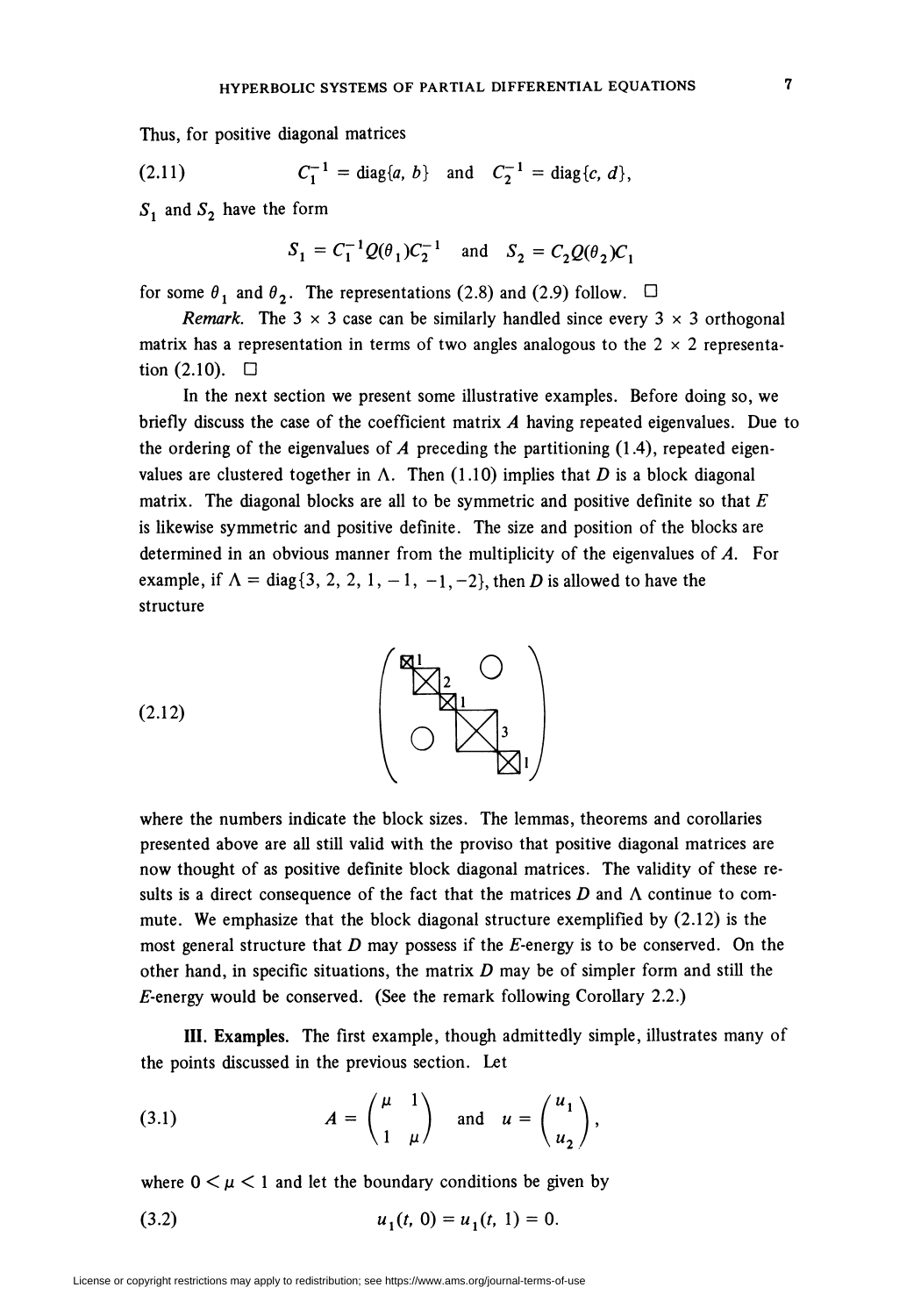Obviously,  $A$  is of even order and the eigenvalues of  $A$  are given by

 $\lambda_1 = \mu + 1 > 0$  and  $\lambda_2 = \mu - 1 < 0$ .

The diagonalizing matrix for  $A$  may be taken to be

(3.3) 
$$
T = \frac{1}{\sqrt{2}} \begin{pmatrix} 1 & 1 \\ 1 & -1 \end{pmatrix} = T^{-1} = T^{t},
$$

so that  $w = Tu$  and the boundary conditions (3.2) yield

(3.4) 
$$
w_2(t, 0) = -w_1(t, 0) \text{ and } w_1(t, 1) = -w_2(t, 1).
$$

Therefore,  $S_1 = S_2 = (-1)$  so that (2.6) is satisfied. Then, according to (2.7) we may choose  $C_1 = C_2 = (1)$ . Since  $\Lambda_1 = (1 + \mu)$  and  $\Lambda_2 = (1 - \mu)$ , (2.3) yields that

$$
D_1 = 1/(1 + \mu)
$$
 and  $D_2 = 1/(1 - \mu)$ .

Then, with  $T$  given by  $(3.3)$ ,  $(2.4)$  yields that

$$
E=\frac{1}{(1-\mu^2)}\begin{pmatrix}1&-\mu\\-\mu&1\end{pmatrix}.
$$

We now check to see if indeed E satisfies all our requirements. It is obvious that E is symmetric and since its eigenvalues are  $1 \pm \mu$ , E is positive definite. Furthermore,

$$
EA = \begin{pmatrix} 0 & 1 \\ 1 & 0 \end{pmatrix}
$$

so that E symmetrizes A. Finally, the E-energy is conserved since from  $(1.9)$  and (3.2) we see that

$$
dE/dt = \frac{1}{2} \{ u_1(t, 1) u_2(t, 1) - u_1(t, 0) u_2(t, 0) \} = 0.
$$

If the boundary conditions (3.4) are replaced by the conditions  $w_2(t, 0)$  =  $vw_1(t, 0)$  and  $w_1(t, 1) = \sigma w_2(t, 1)$ , then  $|vo| = 1$  is necessary and sufficient for the conservation of E-energy. Furthermore, the scalars  $D_1$  and  $D_2$  must be chosen so that

$$
D_1 \Lambda_1 = v^2 D_2 \Lambda_2.
$$

This simple example is of special interest since its  $E$ -energy can be related to a physical energy. With A given by  $(3.1)$  the system  $(1.1)$  is an equivalent to Galilean transformation of the wave equation, and the  $E$ -energy of the solution of (1.1) is equivalent to the physical energy measured in the transformed space-time coordinates (see Gunzburger [4] for details).

Less trivial examples may be built by choosing boundary matrices of the form (2.8) and (2.9) and also choosing a matrix  $\Lambda$ . Then coefficient matrices A may be constructed from  $(1.2)$  by choosing any nonsingular matrix T. Furthermore, using  $(2.3)$ ,  $(2.4)$  and  $(2.11)$ , the E matrix may be constructed. For illustration purposes, let the parameters in (2.8) and (2.9) be given by  $\theta_1 = \pi/2$ ,  $\theta_2 = \pi/3$ ,  $a = d = 1$ , and  $b = c = 2$ . Then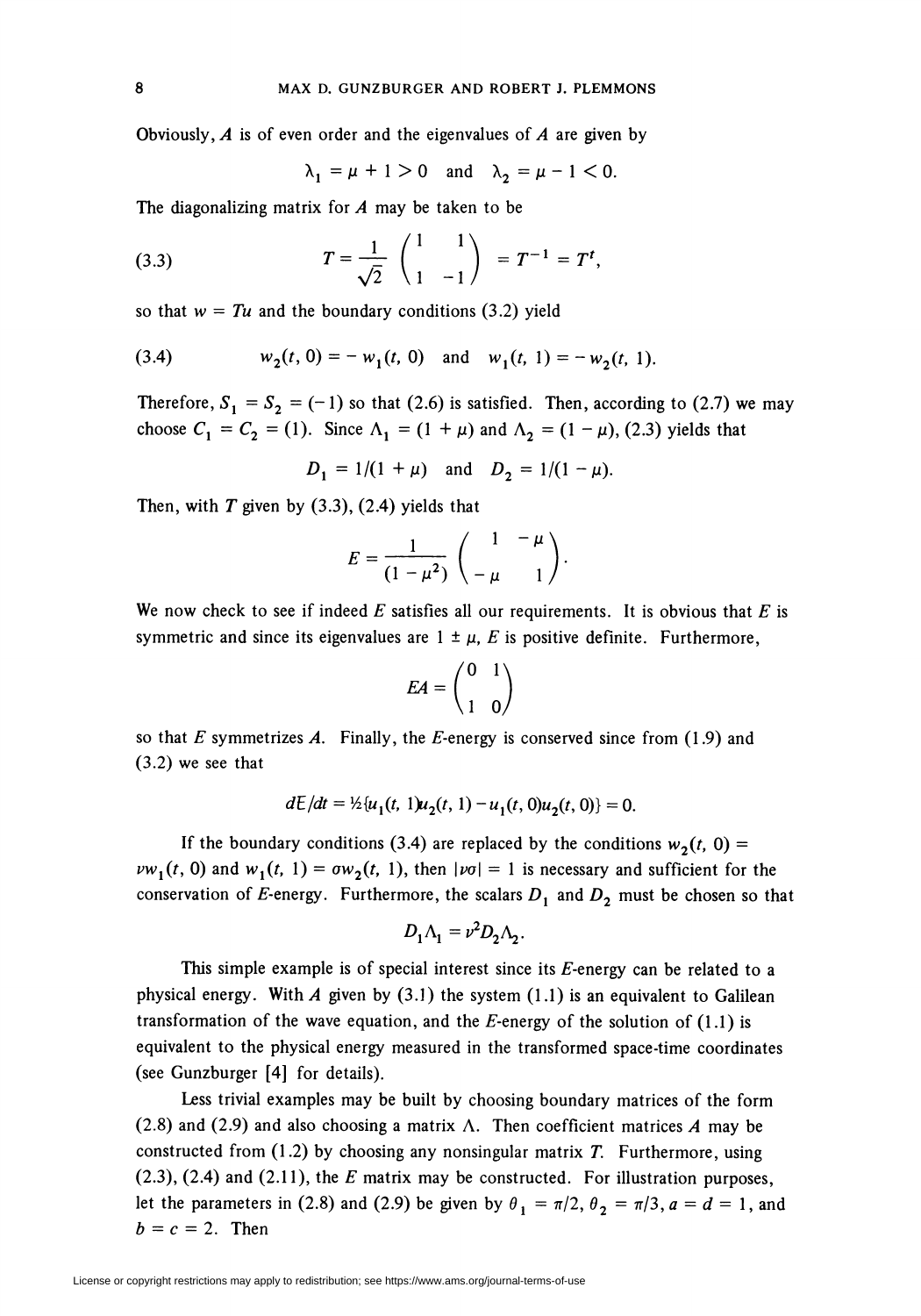$$
S_1 = \begin{pmatrix} 0 & \pm 1 \\ 4 & 0 \end{pmatrix} \quad \text{and} \quad S_2 = \begin{pmatrix} 1/4 & \pm \sqrt{3}/8 \\ \sqrt{3}/2 & \pm 1/4 \end{pmatrix}
$$

are boundary matrices such that  $S_1$  and  $S_2^{-1}$  can be simultaneously positive diagonally scaled to orthogonal matrices. In fact, from (2.11) we see that if  $C_1^{-1} = \text{diag}\{1, 2\}$ and  $C_2^{-1} = diag\{2, 1\}$ , then

$$
C_1S_1C_2 = \begin{pmatrix} 0 & \pm 1 \\ 1 & 0 \end{pmatrix}
$$
 and  $C_1S_2^{-1}C_2 = \frac{1}{2} \begin{pmatrix} 1 & \sqrt{3} \\ \sqrt{3} & \mp 1 \end{pmatrix}$ 

are indeed orthogonal. If  $\Lambda = diag{\lambda_1, \lambda_2, -\lambda_3, -\lambda_4}$ , where all the  $\lambda_i$ 's are positive, then from (2.3) we may choose

$$
D = diag\{1/\lambda_1, 1/4\lambda_2, 4/\lambda_3, 1/\lambda_4\}.
$$

Then, from  $(1.12)$ , it can easily be verified that the *E*-energy is conserved.

As further illustrations we list some zero patterns of matrices  $S_1$  and  $S_2$  satisfying Theorem 4. Matrices

$$
S_1 = \begin{pmatrix} s_{11} & 0 \\ 0 & s_{22} \end{pmatrix}, S_2 = \begin{pmatrix} t_{11} & 0 \\ 0 & t_{22} \end{pmatrix}
$$

satisfy Theorem 4 if and only if  $s_{11} s_{22} \neq 0$  and  $t_{11} = \pm 1/s_{11}$  and  $t_{22} = \pm 1/s_{22}$ . Matrices

$$
S_1 = \begin{pmatrix} 0 & s_{12} \\ s_{21} & 0 \end{pmatrix}, S_2 = \begin{pmatrix} 0 & t_{12} \\ t_{21} & 0 \end{pmatrix}
$$

satisfy Theorem 4 if and only if  $s_{12}s_{21} \neq 0$  and  $t_{12} = \pm 1/s_{21}$  and  $t_{21} = \pm 1/s_{12}$ . Moreover, combining these two situations, it can be shown more generally that

$$
S_1 = \begin{pmatrix} s_{11} & 0 \\ 0 & s_{22} \end{pmatrix}, S_2 = \begin{pmatrix} 0 & t_{12} \\ t_{21} & 0 \end{pmatrix}
$$

satisfy Theorem 4 if and only if

$$
(3.5) \t\t s11s22t12t21 = ±1.
$$

For by Theorem 3,  $(3.5)$  is necessary and a simple analysis shows that if  $(3.5)$  holds then S<sub>1</sub> and S<sub>2</sub> satisfy (2.8) and (2.9), respectively, with say  $\theta_1 = k\pi$ , k even if  $s_{1,1} > 0$ , k odd if  $s_{1,1} < 0$ , with  $\theta_2 = (2k + 1)\pi/2$ , k even if  $t_{2,1} > 0$ , k odd if  $t_{2,1} <$ 0, and with say  $a > 0$  arbitrary and

$$
b = a/|s_{11}| |t_{21}|, \quad c = |s_{11}|/a, \quad d = 1/a|t_{12}|.
$$

Other pattern pairs can be characterized in a similar manner.

We conclude with the remark that if A is symmetric then the  $l_2$ -energy  $(u, u)$ ,

$$
\int_0^1 u^t u\ dx,
$$

is conserved if and only if  $E = D = I$ ,  $S_1^t \Lambda_1 S_1 = \Lambda_2$  and  $S_2^t \Lambda_2 S_2 = \Lambda_1$ .